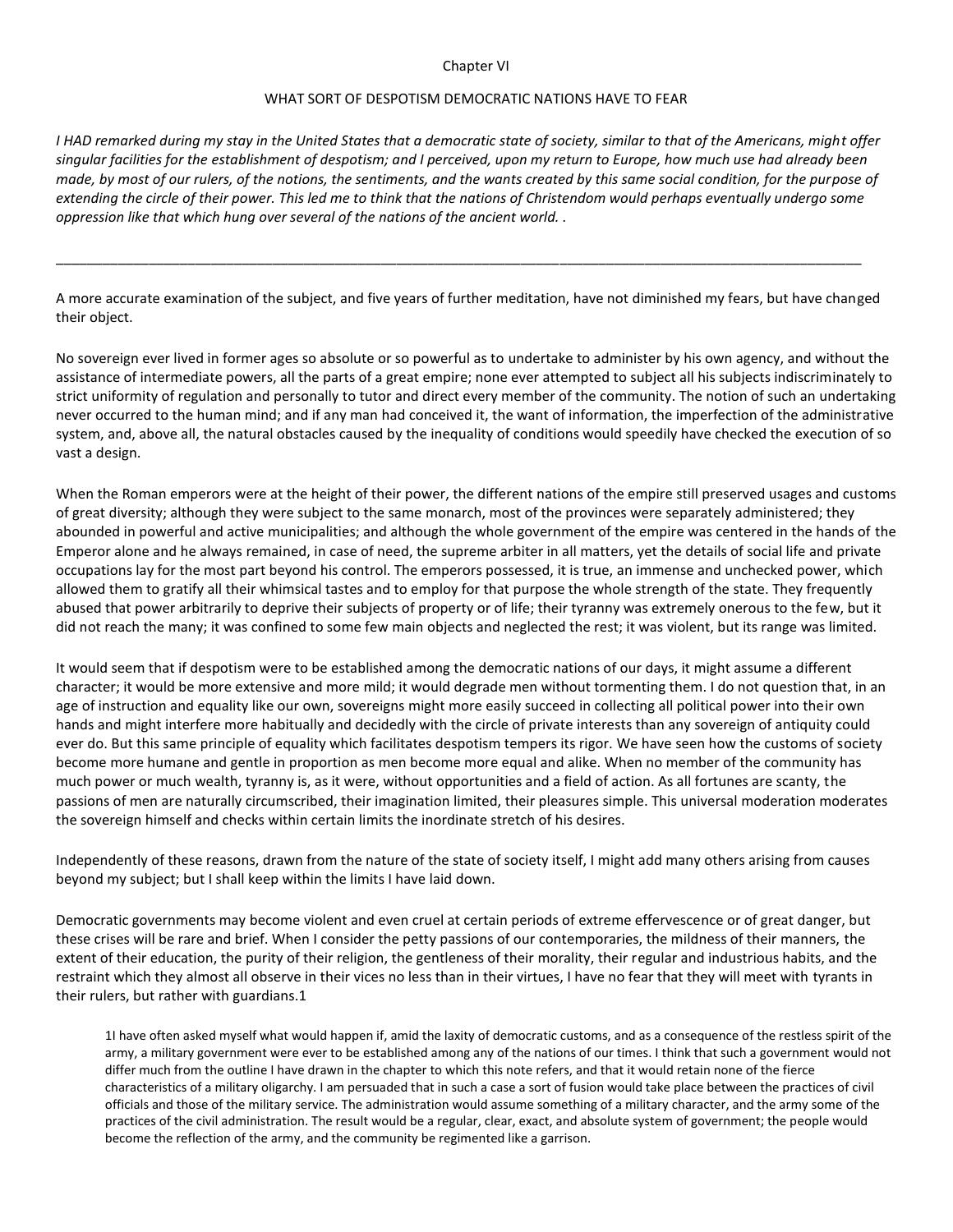I think, then, that the species of oppression by which democratic nations are menaced is unlike anything that ever before existed in the world; our contemporaries will find no prototype of it in their memories. I seek in vain for an expression that will accurately convey the whole of the idea I have formed of it; the old words despotism and tyranny are inappropriate: the thing itself is new, and since I cannot name, I must attempt to define it.

I seek to trace the novel features under which despotism may appear in the world. The first thing that strikes the observation is an innumerable multitude of men, all equal and alike, incessantly endeavoring to procure the petty and paltry pleasures with which they glut their lives. Each of them, living apart, is as a stranger to the fate of all the rest; his children and his private friends constitute to him the whole of mankind. As for the rest of his fellow citizens, he is close to them, but he does not see them; he touches them, but he does not feel them; he exists only in himself and for himself alone; and if his kindred still remain to him, he may be said at any rate to have lost his country.

Above this race of men stands an immense and tutelary power, which takes upon itself alone to secure their gratifications and to watch over their fate. That power is absolute, minute, regular, provident, and mild. It would be like the authority of a parent if, like that authority, its object was to prepare men for manhood; but it seeks, on the contrary, to keep them in perpetual childhood: it is well content that the people should rejoice, provided they think of nothing but rejoicing. For their happiness such a government willingly labors, but it chooses to be the sole agent and the only arbiter of that happiness; it provides for their security, foresees and supplies their necessities, facilitates their pleasures, manages their principal concerns, directs their industry, regulates the descent of property, and subdivides their inheritances: what remains, but to spare them all the care of thinking and all the trouble of living?

Thus it every day renders the exercise of the free agency of man less useful and less frequent; it circumscribes the will within a narrower range and gradually robs a man of all the uses of himself. The principle of equality has prepared men for these things; it has predisposed men to endure them and often to look on them as benefits.

After having thus successively taken each member of the community in its powerful grasp and fashioned him at will, the supreme power then extends its arm over the whole community. It covers the surface of society with a network of small complicated rules, minute and uniform, through which the most original minds and the most energetic characters cannot penetrate, to rise above the crowd. The will of man is not shattered, but softened, bent, and guided; men are seldom forced by it to act, but they are constantly restrained from acting. Such a power does not destroy, but it prevents existence; it does not tyrannize, but it compresses, enervates, extinguishes, and stupefies a people, till each nation is reduced to nothing better than a flock of timid and industrious animals, of which the government is the shepherd.

I have always thought that servitude of the regular, quiet, and gentle kind which I have just described might be combined more easily than is commonly believed with some of the outward forms of freedom, and that it might even establish itself under the wing of the sovereignty of the people.

Our contemporaries are constantly excited by two conflicting passions: they want to be led, and they wish to remain free. As they cannot destroy either the one or the other of these contrary propensities, they strive to satisfy them both at once. They devise a sole, tutelary, and all-powerful form of government, but elected by the people. They combine the principle of centralization and that of popular sovereignty; this gives them a respite: they console themselves for being in tutelage by the reflection that they have chosen their own guardians. Every man allows himself to be put in leading-strings, because he sees that it is not a person or a class of persons, but the people at large who hold the end of his chain.

By this system the people shake off their state of dependence just long enough to select their master and then relapse into it again. A great many persons at the present day are quite contented with this sort of compromise between administrative despotism and the sovereignty of the people; and they think they have done enough for the protection of individual freedom when they have surrendered it to the power of the nation at large. This does not satisfy me: the nature of him I am to obey signifies less to me than the fact of extorted obedience. I do not deny, however, that a constitution of this kind appears to me to be infinitely preferable to one which, after having concentrated all the powers of government, should vest them in the hands of an irresponsible person or body of persons. Of all the forms that democratic despotism could assume, the latter would assuredly be the worst.

When the sovereign is elective, or narrowly watched by a legislature which is really elective and independent, the oppression that he exercises over individuals is sometimes greater, but it is always less degrading; because every man, when he is oppressed and disarmed, may still imagine that, while he yields obedience, it is to himself he yields it, and that it is to one of his own inclinations that all the rest give way. In like manner, I can understand that when the sovereign represents the nation and is dependent upon the people, the rights and the power of which every citizen is deprived serve not only the head of the state, but the state itself; and that private persons derive some return from the sacrifice of their independence which they have made to the public. To create a